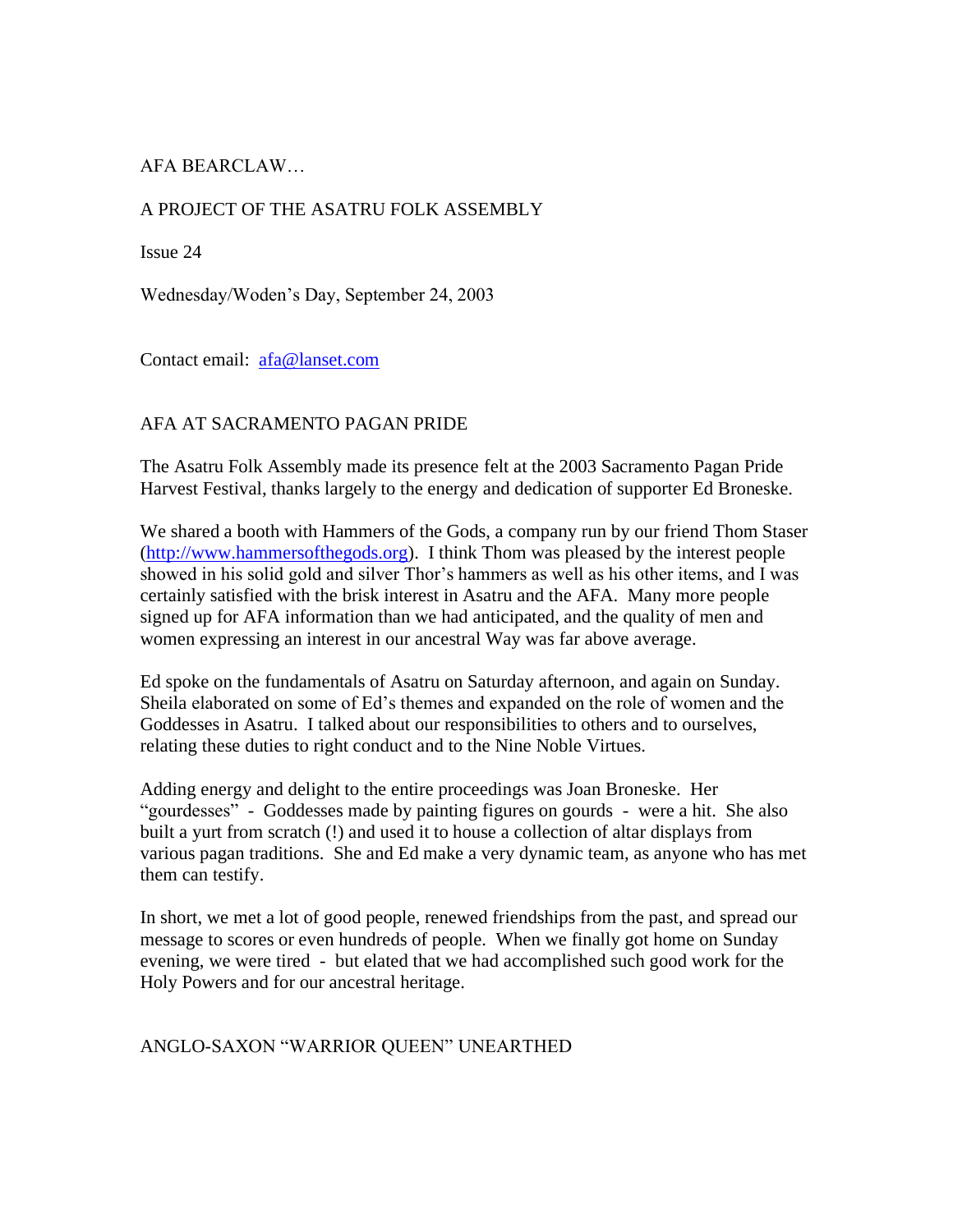A 1,500 year-old Anglo-Saxon "warrior queen" has been found a mere two feet under the soil of a field in Lincolnshire, England.

She was an imposing woman in life; at a height of six feet, she would have towered over many of her contemporaries. In her hand were the remains of a wooden shield, and a dagger lay at her side. Her feet were tied together (Perhaps to keep the dead from walking?) and she wore a fine amber necklace, reminding us of the legendary Brisingamen worn by Freya, Goddess of love and fertility.

A male companion was buried with his hand extended over a beaker in the grave.

British television's Channel Four sponsored the excavation under the auspices of its "Time Team" program, and a broadcast is due next spring.

If we had known of this remarkable woman's grave last weekend, Sheila might have referred to her when telling us about women in Asatru. Here was an obviously strong woman, buried with respect and with a necklace reminiscent of a correspondingly strong Goddess, our own beloved Freya.

Here is a link to the complete story:

[Http://www.thisislincolnshire.co.uk/displayNode.jsp?nodeId=57711&command=display](http://www.thisislincolnshire.co.uk/displayNode.jsp?nodeId=57711&command=displayContent&sourceNode=57238&contentPK=7109460) [Content&sourceNode=57238&contentPK=7109460](http://www.thisislincolnshire.co.uk/displayNode.jsp?nodeId=57711&command=displayContent&sourceNode=57238&contentPK=7109460)

## LIVING THE RIGHT WAY: DUTIES AND BLESSINGS

Here's a quick summary of my presentation at Pagan Pride…

In our rather narcissistic popular culture, we are not encouraged to remember that we have responsibilities to others - and that, in fact, much of "right conduct" revolves around meeting those responsibilities.

We owe certain things to the Holy Powers, who expect to be remembered and honored. They also expect us to evolve, to become more like them (What they don't need is our slavish submission).

We also owe remembrance and honor to the ancestors. What's more, it is our duty to continue the bloodline and to preserve the honor of the family name.

Our living kin, ranging from our immediate family to, ultimately, all men and women of European heritage (our "Greater Family"), claim our loyalty.

Those who come after us deserve a chance to know life in this wonderful world, and to bear a family name of good repute.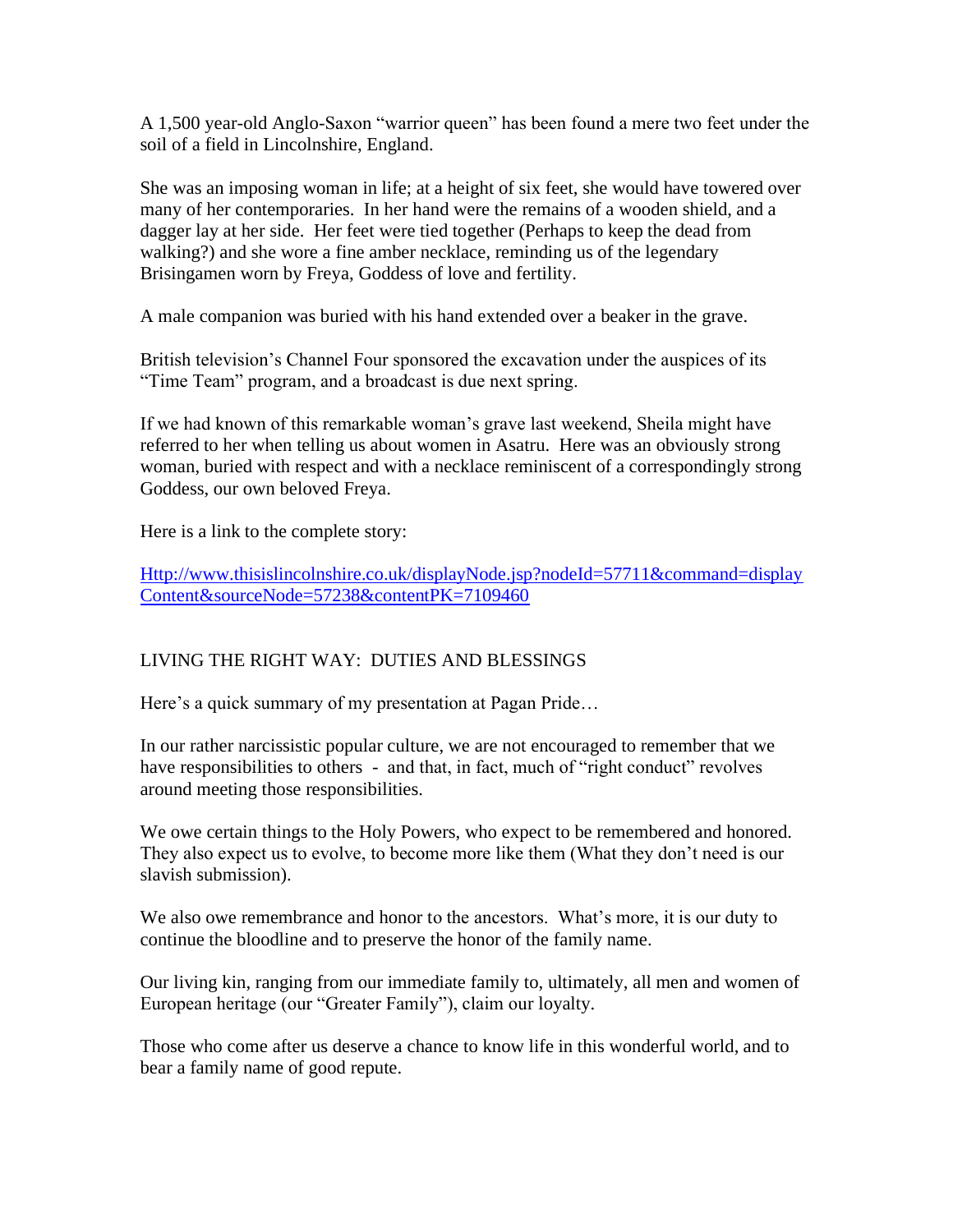Finally, there are things we owe ourselves: Eternally expanding wisdom, might, pleasure and joy!

When we meet these responsibilities, good things happen to us... not because someone "Up There" is rewarding us for "being nice" but because of laws of cause and effect. Doing our duty brings us blessings.

### NINE NOBLE VIRTUES

Just as a reminder…these traits will help you meet your responsibilities, reap the benefits, and work your way up the ladder of spiritual evolution -

| Courage         |
|-----------------|
| Truth           |
| Honor           |
| Fidelity        |
| Discipline      |
| Hospitality     |
| Industriousness |
| Self-reliance   |
| Perseverance    |

## DO YOU HAVE A FRIEND WHO SHOULD BE GETTING THESE UPDATES? HE OR SHE CAN SUBSCRIBE AT [AFA\\_Bearclaw-subscribe@yahoogroups.com.](mailto:AFA_Bearclaw-subscribe@yahoogroups.com)

OUR WEB SITE IS: [http://www.runestone.org](http://www.runestone.org/)

### NEXT UPDATE: OCTOBER 1

That's all for now -

Hail the Holy Powers and the Ancestors!